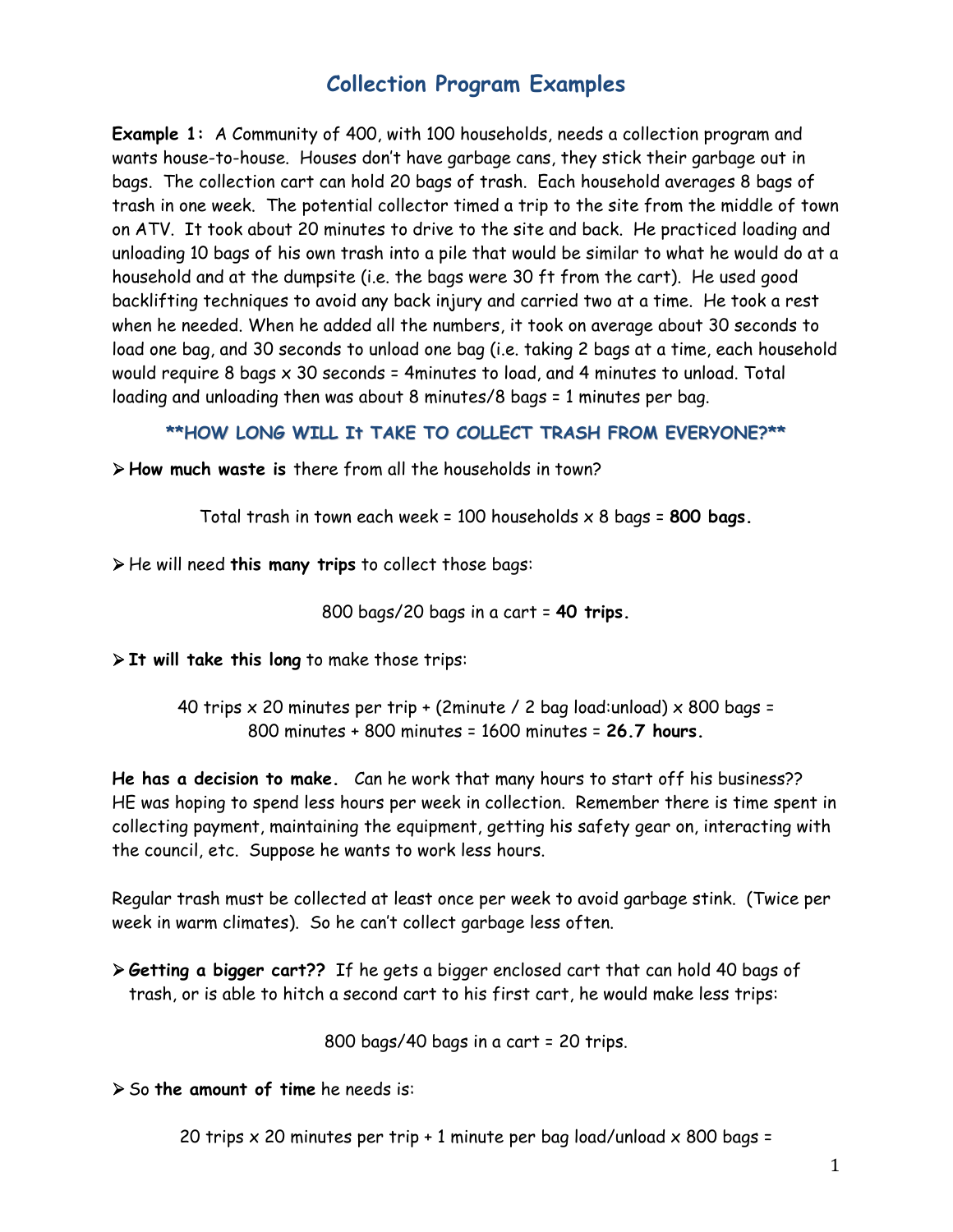**There is other time associated with collecting**, such as bookkeeping & bill collecting if this is his business, or he will need to keep logs and interact with the billing office, and take time to get the atv and drop it off if it is the tribe's business.

## **So, what else can he do to reduce time??**

He can convince the IGAP office or Tribe or City to set aside funds for **garbage cans so that all the bags can fit in 1 or 2 cans**. That way, it would take him less time to load the bags.

- He was loading bags 2 at a time. With 8 bags per household, he was making 4 trips to their doorstep. If everyone had a can, and each can fit 4 bags, he could make only 2 trips to the door instead. So the loading time would now be cut in half, to one minute per household. The unloading time would be the same. With his bigger cart, the total time now would be:
- 20 trips x 20 minutes per trip + (2 minute per household loading + 4 minutes per household unloading)  $\times$  100 households = 400 + 600 = 1,000 minutes = **16.7 hours.**

**What else can he do?** He can convince the council to have **households place their cans out on the road** – so he can drive right up to them. One way to convince folks is to let them know their bill will be higher if they don't follow good practices! So the loading time might be cut in half again to 1 minute per household.

$$
400 + 5
$$
 minutes × 100 households = 900 minutes = 15 hours

**What else?** He can convince the council to make a **transfer station.** Suppose there was a place to dump the bags just outside of town. The bags could be transferred to the site once every two weeks. Or maybe the transfer station is a dumpster that the loader could pull over to the site 1 time per week. The loader operation is expensive—but it would only require 2 hours, or about \$60 of O & M. (About \$30/hr is a reasonable ) & M cost for a small loader). The loader could pull all the garbage then in one haul.

# **How big does the dumpster need to be?**

For that question, you'll need the waste volume. The collector did a waste assessment and found the town generated 2 lbs per person per day.

400 people 
$$
x
$$
 2 lb = 800 lbs per day = 5600 lbs per week.

The weight of Regular household trash that is consolidated in trash bags and dumpsters is about 225 lbs per cubic yard of trash. So the dumpster size would need to be: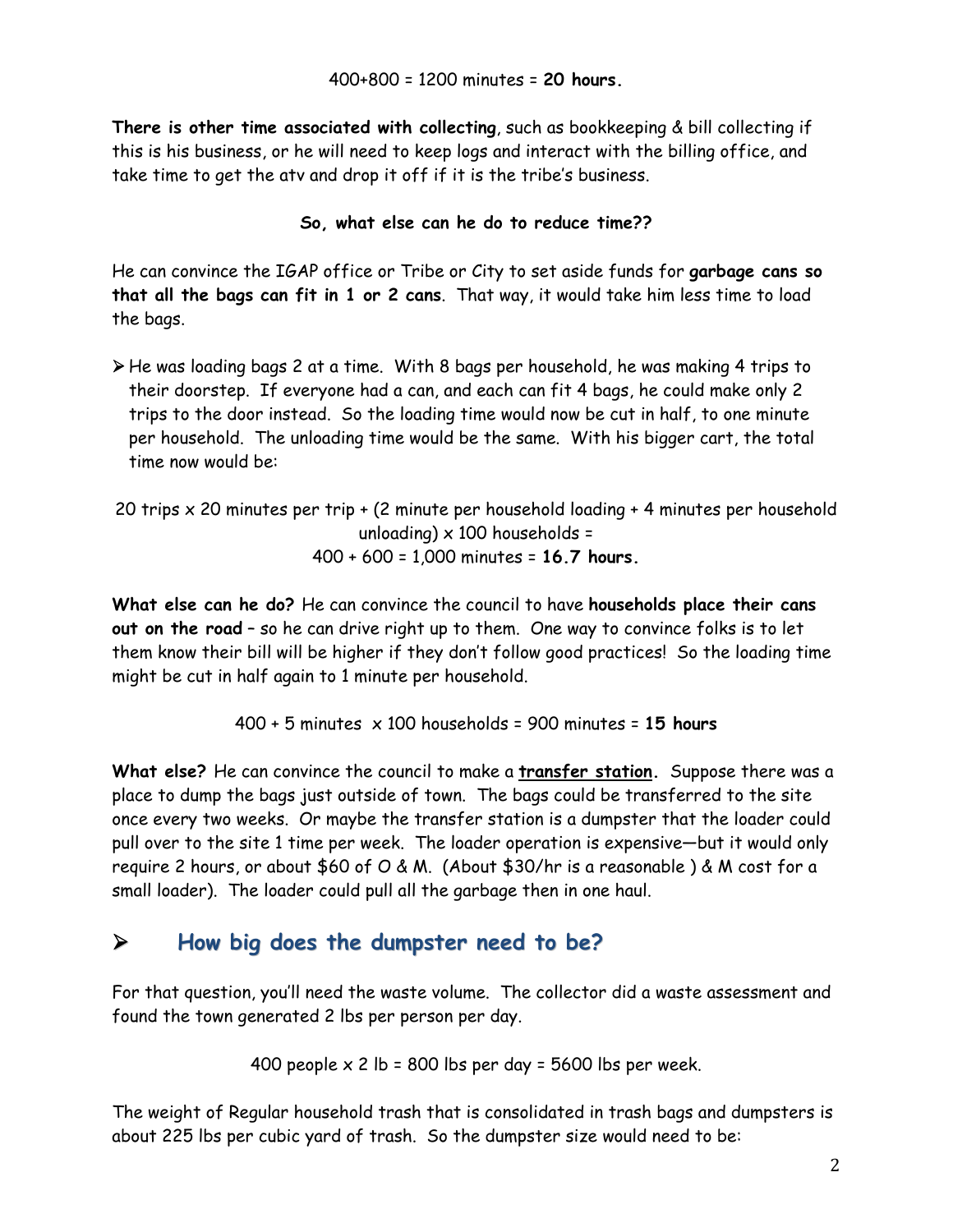## 5600/225 = **24.8 yards of waste**

You would need either a 30 yard dumpster of three 10 yard dumpsters. If you have 3 tenyard dumpsters, you would need 3 trips to the dump.

For 3 trips to the dump, you might need about 4 hours of loader operation = 4hr  $\times$  \$30 per hour O & M + 4  $\times$  \$25/hr operator wage. = \$225 per week for the transfer station operation.

But the hours you need to collect become much less. Instead of 20 minutes roundtrip to the dump, it is 5 minutes roundtrip to the transfer station. You need  $\frac{1}{4}$  the time.

Let's say you have garbage cans. **The total time for cart collection would now be**:

20 trips x 5 minutes per trip + (2 minute per household loading + 4 minutes per household unloading)  $\times$  100 households = 100 minute + 600 minutes = 700 minutes = **11.7 hours.** 

This cuts your hours down from 15 to about 12. But the additional cost is \$225. That means for the 3 hours of saved collection time, it is costing:

### **\$225/3hr = \$75/hr.**

In our example, the transfer station only makes sense if the collector is being paid more than \$75/hr. But in other situations, especially where the total travel to the dump is much longer, a different set of numbers can often result in the transfer station being the cheapest option.

**The point is that there are many different combinations of designs that you can make to make your collection program more efficient.** Spend a few days playing with numbers before you decide what design is best.

Now—the big question: **How much money should you charge households??** 

You know you need to charge for the collection hours. What are your other costs?

‐ **bookkeeping and bill collecting**. This will take between 5 – 40 hours per week. In the best scenario, your community has bought in to the collection service and you have full support from everyone. You will only have a few problem households, and these households will take about 10 hours each month to phone, nag, convince, etc. Otherwise, you can set up a quick billing system—such as every  $1<sup>st</sup>$  of the month you collect money from houses. OR maybe you collect money each trip, or even better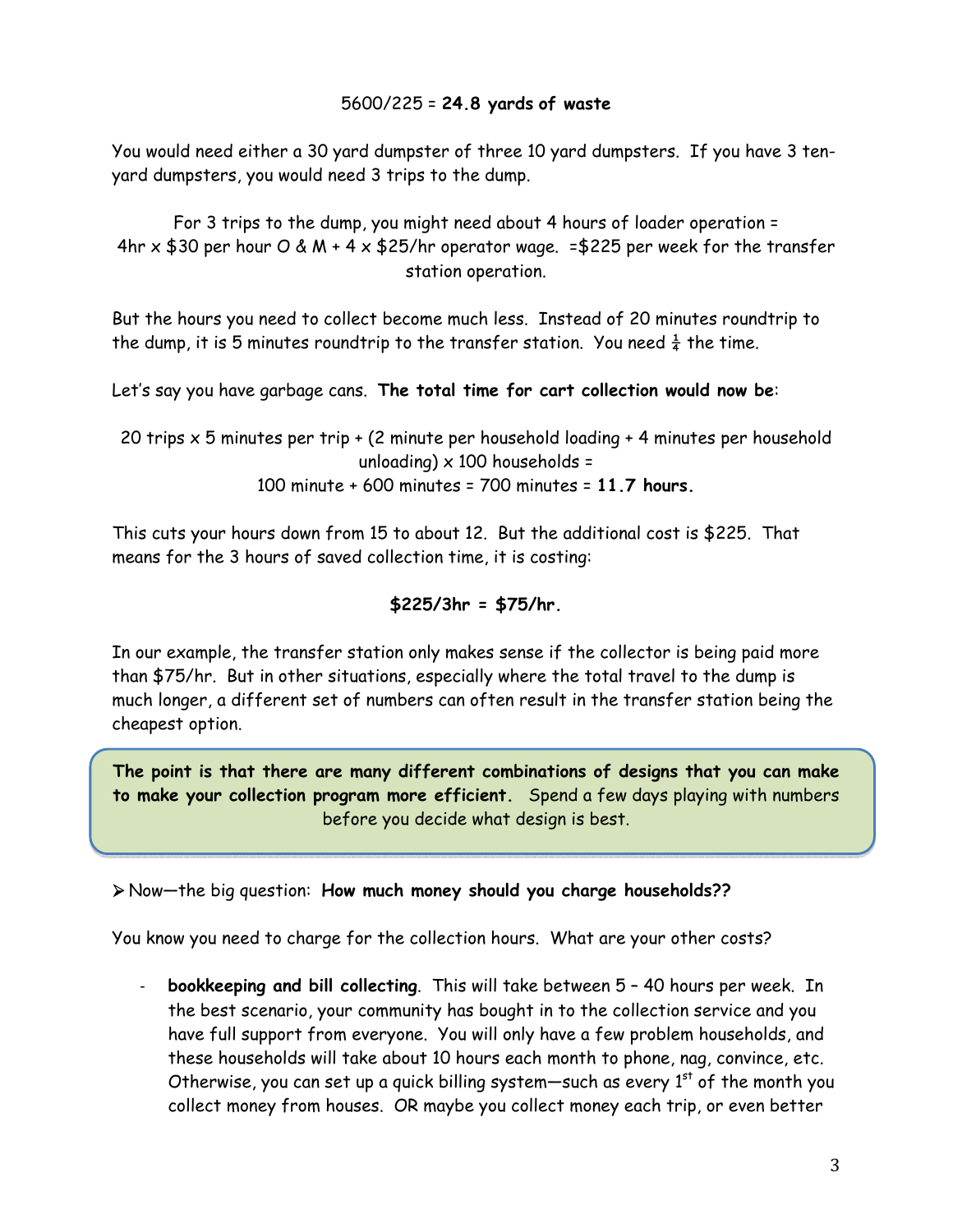convince the city to include the charge in the utility bill! You can offer incentives such as discounts, and in the end if you have to drop some households, you will. This work book does not get into the methods of bill collecting. See your collection program handouts for some tips and what other villages do.

But let us say you have determined it will take about an extra **8 hours** each week to handle payments, so you will be working a total of about **23** hours each week.

- **Gas & oil.** You'll need to calculate how much gas & oil you'll need. Perform several practice runs and see how much gas & oil you use. Let's say it takes \$100 each week for gas & oil.

-**O**t**her maintenance/replacement costs**. If you use your own atv, you'll need to replace it in about 5 years. So you'll need to set aside money for that.

= \$8000/5 years = \$1600 per year.

- ‐ **Tires.** Let's say you pop or wear out 2 tires per year.  $= $75/$ tire  $\times 2 = $150$  per year.
- ‐ **Other?** If you have your own business, you'll need a business license to perform legally. They are easy to get, and cost about \$50 per year.
- ‐ **Other system costs.** If the transfer station/loader or another component of trash collection is present, you'll need to include these costs—unless the tribe/city/or other entity can fund them. The Carts themselves breakdown after a while and need maintenance, including tires, etc. Other system components might include paying to the city for the bookkeeper that processes your bills. Any other people you need to pay? Other facility costs? Do you need better ATV insurance? For our example, we'll say the other costs = \$1000.

Totaling the yearly costs!

ATV replacement costs + tire cost + business license + gas & oil per week  $\times$  52 weeks + other system costs = Total cost

\$1600 + \$150 + \$50 + \$100 x 52 +\$1000 **= \$8000** 

Now, how much does the waste collector need for 34 hours of work each week?

Let's say \$31824 = \$26.60/hr for 23 hours of work (tho there is extra hours of work not counted for miscellaneous tasks)

#### **How much do you need to charge households?:**

(8000+31824)/(100 households) = \$398 per year = **\$33.18 per month.**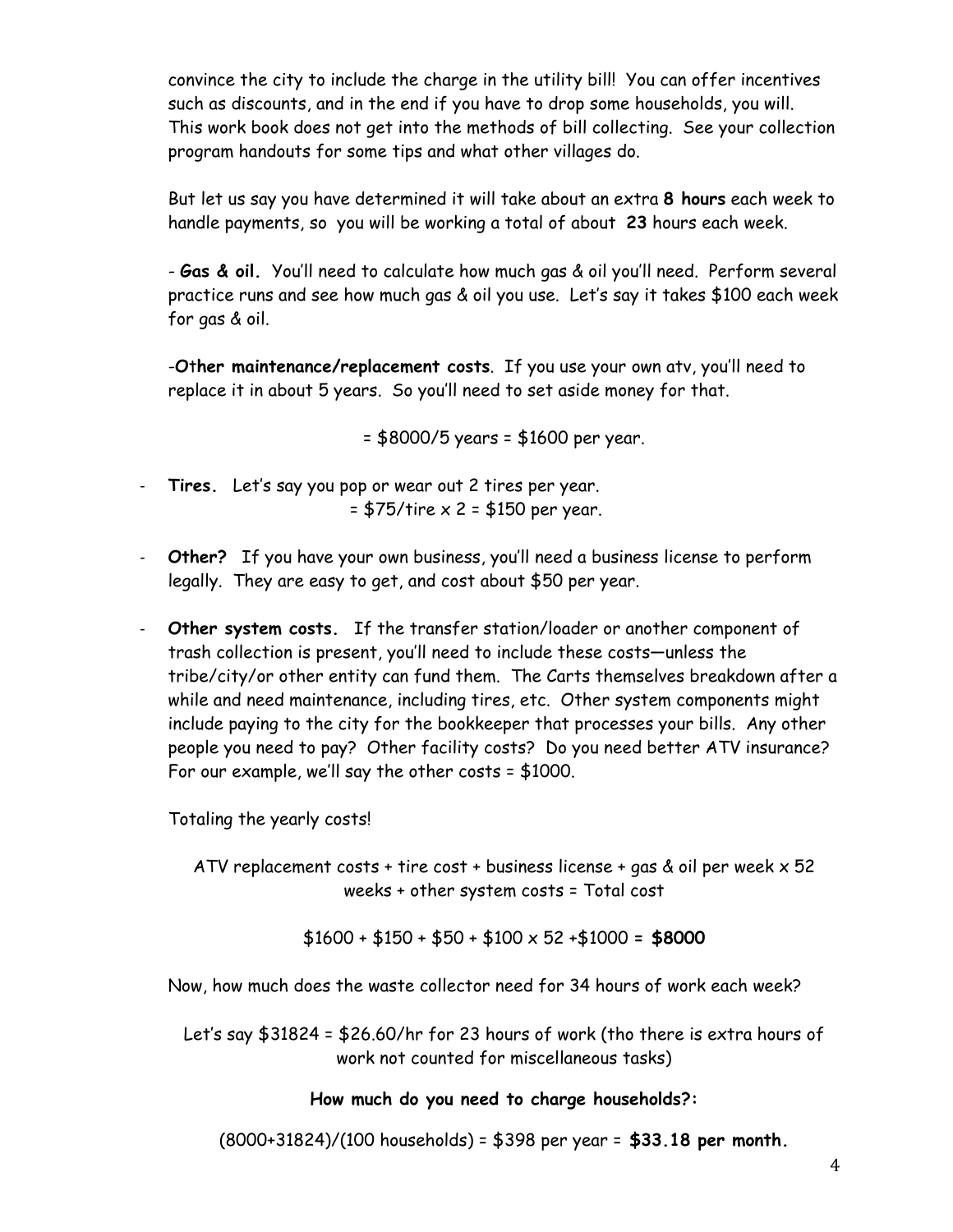If all of the community outreach you've done led to the community being willing to pay about that much – you're done! If the community only wants to pay \$20/month (or only half the community is willing to pay fees, and the other half won't)—then you'll need to make decisions about additional outreach, or cutting your salary, or looking at ways to cut down on costs (a bigger cart?)…etc. OR developing a bin drop-off system instead.

## **Mini Transfer Station Set up Example**

One way to cut costs substantially is to establish a bin drop-off system. The main disadvantages are that this system costs quite a bit to set up (you'll need to work with IGAP to find funds), and it is not as easy for households because they must take their trash to the bins, versus having their trash picked up.

The best thing you can do to create a successful bin drop-off program is to design it properly in a way that meets the community needs. Make sure you have enough bins for them to not overflow with garbage (and keep in mind if there might be a few weather days where emptying bins is not possible). And make sure all the households have bins close enough to them, or at least on the way to town or the dump so they are convenient. Several villages locate bins close to Elders homes as a priority.

**Example:** A town of 400 people and 100 households wants to pay as little as possible for a collection program. They applied to Rasmuson Foundation, their local CDQ, and used some IGAP funds so that they can afford to purchase some bins.

 Assuming the same waste generation as the above example, how many bins do they need??

We have 24.8 cubic yards. If the town purchases (or makes) enclosed trash carts like those at Tag-Along-Trailers, each cart is about 4 cubic yard:

### **HOW MANY CARTS/DUMPSTERS WILL YOU NEED?**

For **once per week** pickup, you'll need:

24.8 yards of waste/4 cubic yard carts = 5 carts.

These carts are about \$3000 including shipping, so the cost would be:

5 carts  $\times$  \$3000 = \$15000.

Even though people could cram their bags into 5 carts, the limiting factor here is whether 5 stations is enough for households to participate in the program. AND when you have so few carts—the waste tends to be unevenly distributed. It is very unlikely that you won't end up with at least 1 cart being over-used to the point that wastes are littered all over. Most folks won't want to spend time smashing their bags into full carts, so the actual capacity of the carts might be closer to 3 cubic yards. **You'll more likely need at least 8carts.**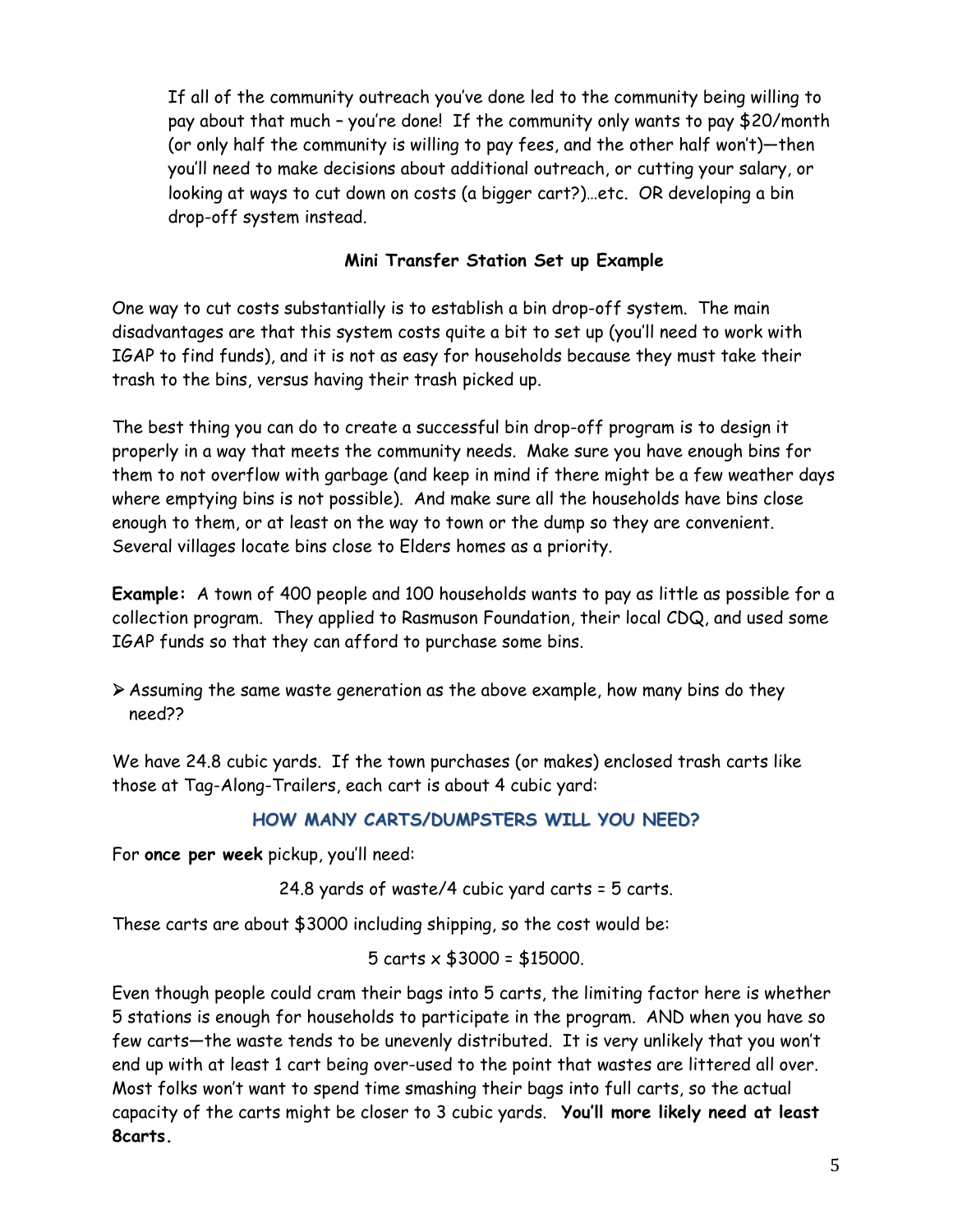BUT—Maybe you only have \$15000 to purchase carts. What can you do??

**You can increase the number of times you collect each week**. If you collect twice per week, you have essentially doubled the space in bins. That would take care of the overcrowding, and 5 bins would be plenty of space. The problem is that the operation cost also almost doubles, because the waste collector must work twice as many hours when collecting twice each week. (Billing houses however takes the same amount of time).

So there is a tradeoff—you need to weigh startup costs with operational costs.

 What if we want **to keep about the same startup purchase cost** of bins, but we need **more bin locations** so that households want to participate?? In that case, you can look at less costly bins that hold smaller garbage volumes.

For example, you can purchase open carts that are \$1,000 apiece that carry about 1 cubic yard, (or you can make your own covered carts for less than that). Because they are open they are easier for people to unload their garbage even when full.

For \$15000 how many carts can you buy??

15000/1000 = 15 carts Is that enough room for 1x per week pickup??

15 carts  $\times$  1 yard = 15 cubic yards. We have 24.8 yards of garbage though!!

 $\triangleright$  So we would need to pickup more than 1 time per week:

## **HOW MANY PICKUPS DO YOU NEED PER WEEK?**

24 cubic yards/15 yard capacity = 2 pickups per week for fifteen 1-yard carts (some of the carts might only need 1x/week).

Unfortunately, if you have any wind at all or bears or foxes or ravens, you'll need to cover your carts. If you cover your carts, the cart capacity goes down to about  $\frac{1}{2}$  yard (the waste can't get piled up over the sides). So you will need to either pickup 4 times each week, or purchase twice as many.

So in this example you are weighing whether you want to purchase for \$15,000 in startup costs:

five 4-yard bins at twice pickup per week (with a lot of excess room), five 4-yard bins at once per week (with probably some litter around some of the bins),

15 1-yard open bins at twice per week collection with lots of litter all over the place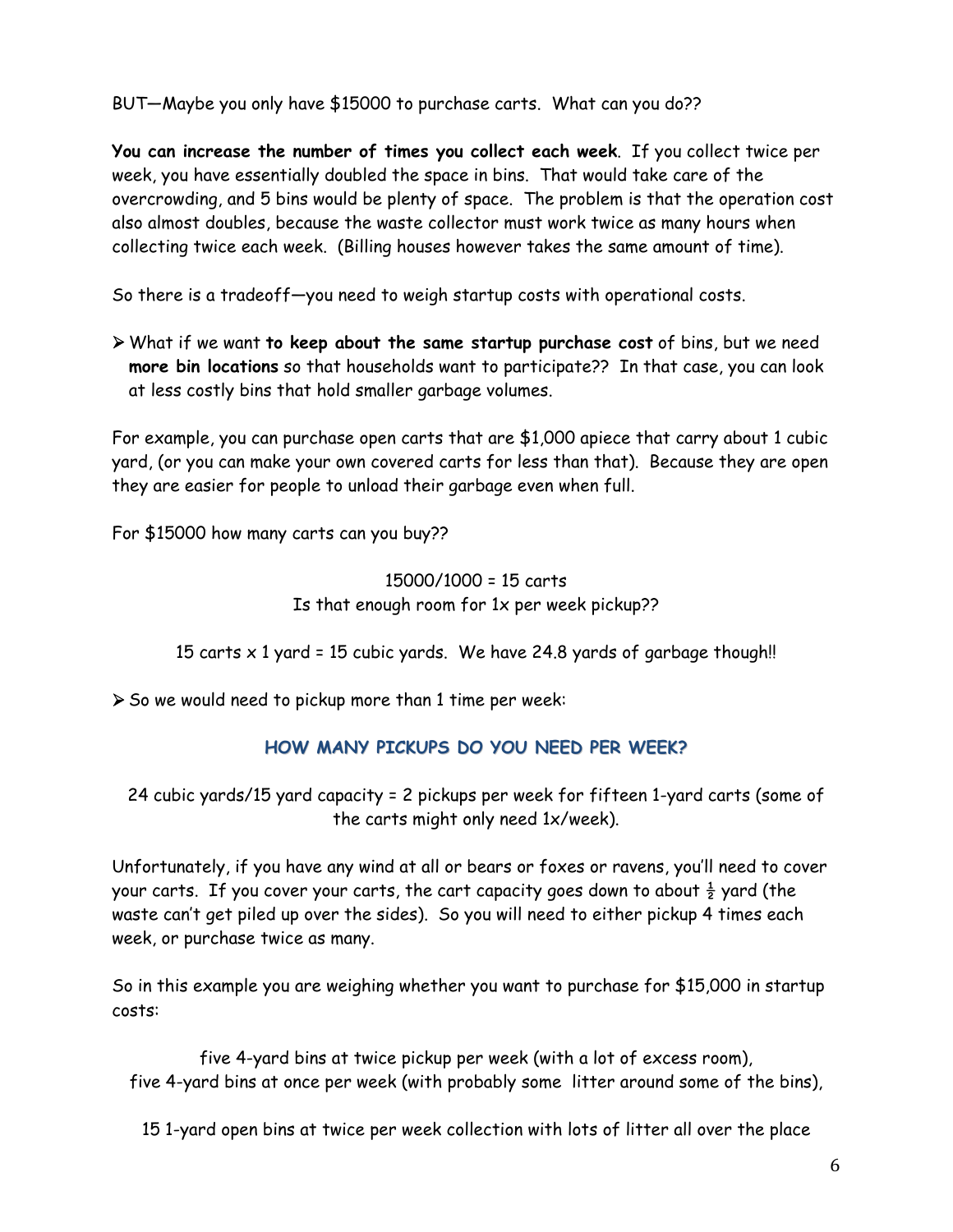15 1-yard covered bins at four times per week collection.

You can fabricate your own carts to be the exact volume you want. Or you can ask a welder to manufacture a custom size. The problem with ordering a custom size is that it will likely cost a lot more per cart. You might as well get the larger standard cart.

Let's look at the tradeoff here:

1 time per week collection for five carts = about 6 hours of operation?? We won't go into all the costs for an operation, but taking the atv-only costs from the above example:

> ATV replacement costs + tire cost + business license + gas  $&$  oil per week  $\times$  52 weeks = Total cost

To calculate the gas & oil each week, perform a dry run – pretending to collect carts from the planned locations, and having the engine run while you are emptying out trash bags at the site. Let's say the cost is \$25 for gas & oil to make those 6 trips to the dump.

 $$1600 + $150 + $50 + $25 \times 52 = $3100$ 

To pay an operator for 1 day to collect the carts each week, it would cost:

8 hrs 
$$
\times
$$
 \$18/hr  $\times$  52 weeks = \$7488 per year.

So the total comparable household monthly operation costs to the house-to-house collection system is:

(\$7488+3100)/100 households = \$105 per year = **\$8.82 per month** (about 1/4th the cost)

In fact, you can probably convince folks to pay twice that much. That way you can collect twice per week or spend time organizing the recycling center or salvage yard,or lots of other tasks!

Your costs might be completely different (lower or higher). But in almost any case, a bin drop off system is significantly less money than house to house. BUT remember the **best** 

**collection system is the one that the community uses.** 

**We did not calculate in business fees here either. Most villages charge businesses much more than households**. Stores and schools are often \$100 to even \$200 per month. Offices are less, but typically at least \$15 more than households. A total typical business and office payment in a village might bring in about \$600/month, or \$4800/year. In our example, **that reduces the charge for households by another \$4/month.** You might find that some households, apartments, teacher housing will pay extra for household collection, even if you have a bin drop-off system.

The main point of these examples if for you to understand the way that costs work and that you have the ability to change the system design to accommodate your community. If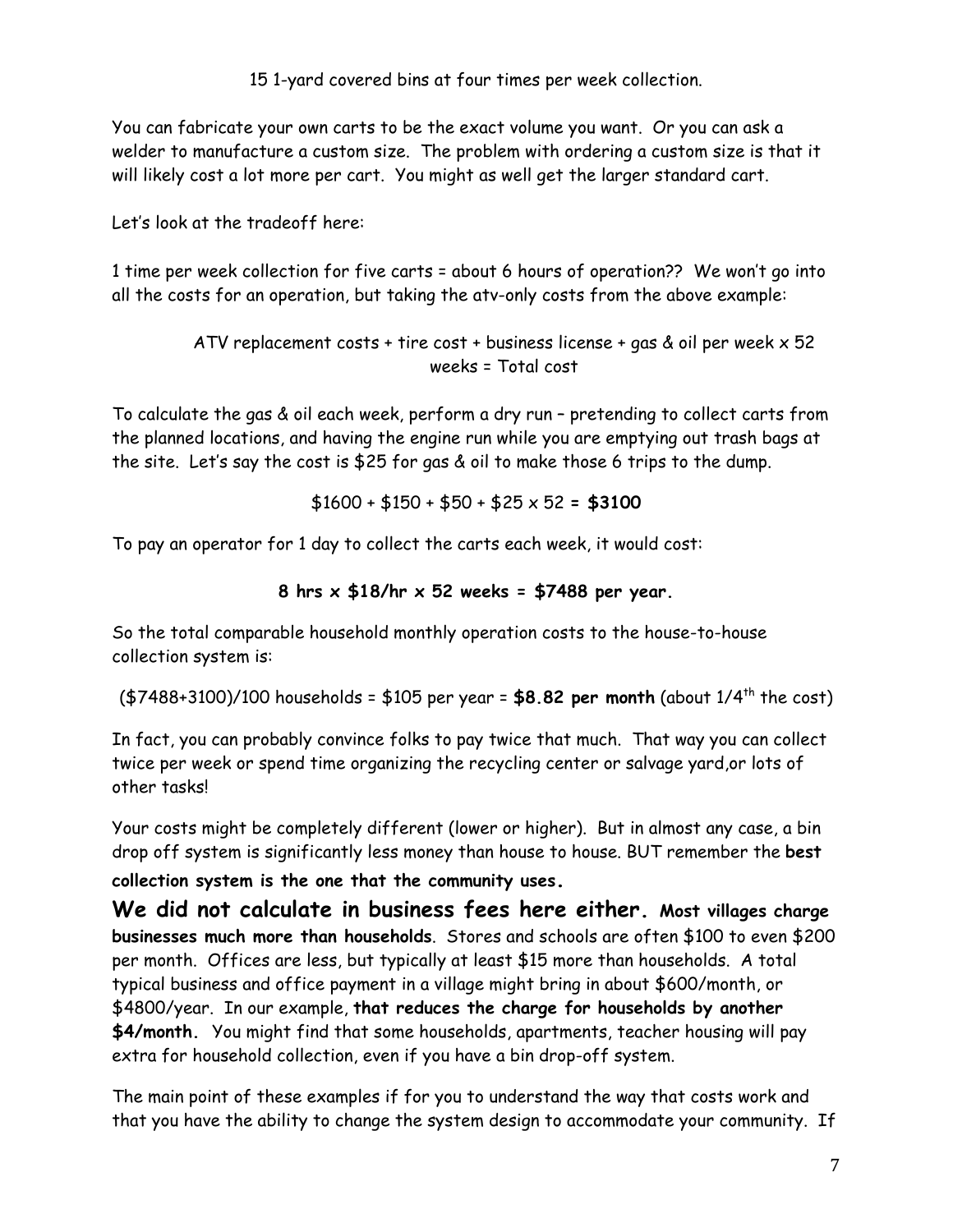you decide to go into business yourself, you can use these calculations to develop a business plan that can be funded by a workforce development entity. And if the tribe or city decides to support a collection program, they can use these calculations to request funding.

And you may be able to identify a sustainable source of subsidization—such as IGAP or city /tribal general funds. You can also try fundraisers each year, such as tournaments or overnight gyms for the kids, etc. Other possible funding includes equipment rental to outside projects, fees for special wastes (e.g. \$50 per refrigerator, \$25/battery), bingo, recyclable revenue (you will need to receive free backhaul to make money).

# **One Final Example**

The same 400 person community (100 households total) has decided to start a house to house collection program for \$35 per household, and charging the school \$200/mo, the 2 stores \$100/mo, and the 7 offices & small businesses (Tribal, city, corp, etc.) \$50/mo. In addition, they will pass an ordinance making it illegal to store used refrigerators & freezers in yards, and requiring a \$50 fee for disposal. People who recycle their cans get a \$5 off discount per month. The 5 Elder only households are \$20 per month. The 10 low income households are \$10 per month, and are required to volunteer 4 hours each month to collect recyclables. Bingo revenues will pay for \$5,000 per year. Only half of the households pay, but all of the businesses pay.

# **How much income is coming to the program, and do they still need more money?**

Total income = regular household fee + low-income fees + elder fees + school fee + store fees + other business fees +refrigerator fee +bingo.

Yearly = (85 households \* \$35/mo \* 12 mo)\*50% payment + ( 10 low income houses \* \$10/mo \* 12)50%+(5 Elder houses \* \$20/mo\*12)\*50% + (\$200/mo\* 12 mo) + (2\*100/mo \* 12 mo) + (7 \* \$50/mo \* 12 mo) + refrigerator fees + \$5000

> =17850+600+600+\$2,400+\$2,400+ \$4,200 + fridge fees +5,000 = **\$33,050 + fridge fees**

# **Refrigerator Income:**

You must calculate how many refrigerators and freezers are generated each year for disposal.

**1. How many households have a refrigerator or freezer?**  Ans: probably all 100 of them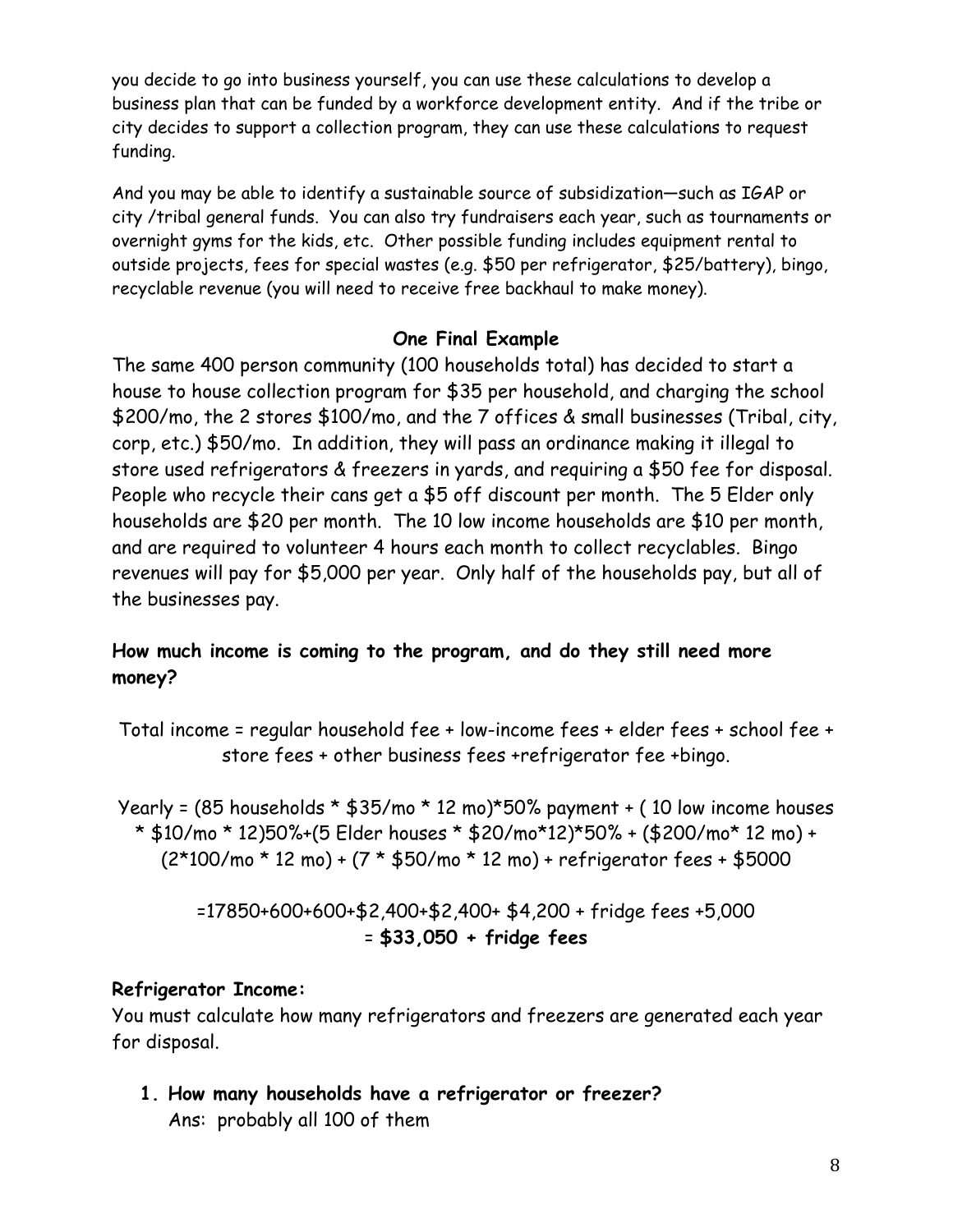**2. How many on average do households own – total for refrigerators and freezers?** 

Ans: Let's say that we estimate 60 households have 1 fridge and 1 freezer and 40 have 1 fridge and 2 freezers. So the average per household would be:

60 households  $*$  (1 fridge + 1 freezer) + 40 households  $*$  (1 fridge + 2 freezers) = 120+120= 240 fridges & freezers for 100 households = 240/100 average per household = 2.4 average per house

3. Ok – all of those freezers and fridges aren't going to be dumped in the same year. They get dumped at the end of their useful life. So, unless the whole village purchases their appliances at the same time, you will on average get some of the appliances discarded each year. The only other number you need now is: **how long on average do households use their fridges and freezers before they buy or find a new one?** Another way to ask this is what is the average useful life of a fridge/freezer? IN higher income communities, an average lifetime would be about 15 years. Let's say for this community you know that people use their fridges for more like 25 years. This means some households might get a new one sooner, and some later, but on average 25 years is the time when they get rid of them.

So for that 240 fridges and freezers— on average you'll get some discarded each year:

240 fridges& freezers/25 years = 9.6 fridges/year.

The amount of fees on average you'll get from charging folks to pick up their appliance and bring it to the dump each year then is:

= 0.96\*\$50/fridge = **\$480.**

You might get 2 fridges 1 year and none the next, but on average you can count on \$480/year.

# **Back to the total expected Program Income:**

\$33,050 + fridge fees = \$33,530.

That is plenty for a bin drop off system – The waste collector could be paid for about 30 hr/week with enough gas & oil for twice per week collection. They need